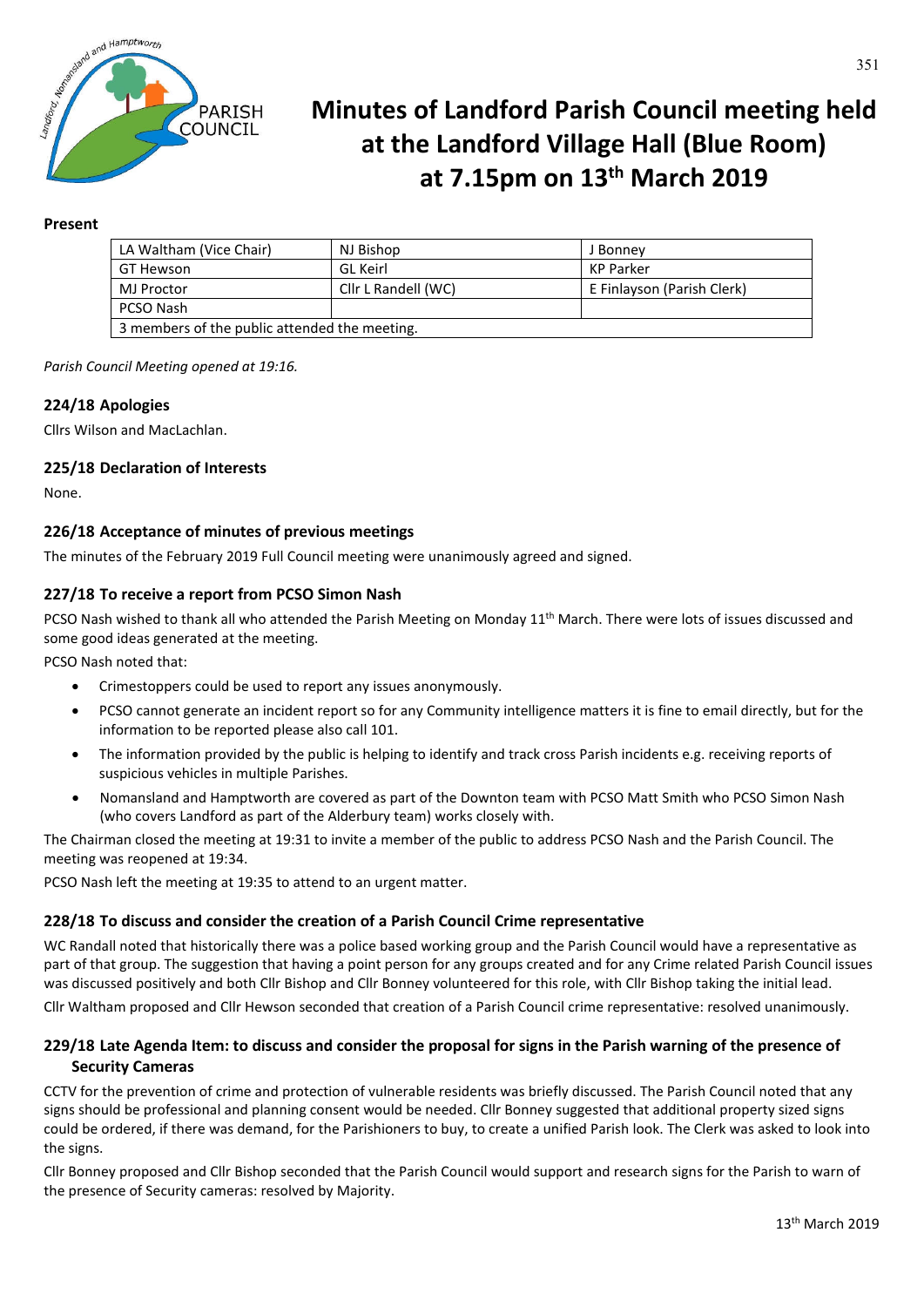

### **230/18 Matters Arising**

- **214/18** The Clerk reported that Wiltshire Council are looking into "trombone latches" for the cattle grid gates from Forest Road to North and South lane.
- **216/18** Cllr Parker updated that the New Forest Park Landscape officer has been liaising with Wiltshire Council over the planned roadside verge improvements on Hamptworth Road. The Clerk has an outstanding action to write to Wiltshire Council regarding the Lorry usage of the road.
- **218/18** Cllr Waltham thanked the Council for their review of the Landford Directory entry and noted that the Parish Boundary Map was not included in the end but a map would be placed on the website.
- **223/18** The Clerk reported that the War memorial group volunteer meeting had not yet been set up due to the change in priorities for this month's work. The plan is to get an email and an initial meeting arranged before the end of March.
- The Chairman thanked Cllr Hewson for his initiative and hard work on refurbishing a number of street name plates in the Parish.

The Chairman closed the meeting at 19:56 to invite a member of the public to address the Parish Council on a matters arising topic. The meeting was reopened at 20:07.

### **231/18 Planning – as per attached schedule**

## **232/18 To approve the overspend for the Nomansland Recreation ground grass maintenance and bin emptying for 2018/19**

Cllr Waltham proposed and Cllr Hewson seconded that the small overspend for Nomansland Recreation ground grass maintenance and bin emptying for 2018/19 be approved: resolved unanimously.

#### **233/18 Finance**

- a. The Clerk presented the Cash Flow Report and cheques numbered 300718 to 300734 for signing.
	- i. cheques numbered 300718 to 300734:
		- E Finlayson for monthly Gross salary (60 hours): £618.00
		- HMRC for 2018-19 Tax and NI due to Clerk Holiday Payment: £172.33
		- E Finlayson for February re-imbursement/expenses: £215.30 (£185.47 ex-VAT)
		- Idverde for Feburary bin emptying: £97.15 (£80.96 ex-VAT)
		- Nomansland Community Events reimbursement for 2018/19 for mole and wasp retainer fee for NML rec.: £360.00
		- M C Eastwood for 2018 grass cutting fee at NML rec.: £797.00
		- Nomansland Community Events reimbursement for 2018/19 bin emptying at NML rec.: £731.63
		- G Hewson for Landford Parish Street sign refurbishment expenses: £63.14
		- HR Solutions 4 Business for Standard Operating Procedures review: £144.00 (£120.00 ex-VAT)
		- N Harris for removal of goat willow tree at NML Rec: £120.00
		- SLCC for Clerk iLCA training webinar course: £118.80 (£99.00 ex-VAT)
		- J Wright for October 18 to March 19 Clerk consulting: £123.15 (£122.99 ex-VAT)
		- SLCC for Clerk VAT training webinar: £72.00 (£60.00 ex-VAT)
		- Landford Village Hall for 2018 room rental: £240.00
		- C Johnson for bus shelter refurbishment time and materials: £1209.00
		- N Harris for Maybush Copse Tree works: £380.00
		- WALC for New Councillor training course: £401.04 (£334.20 ex-VAT)
		- ii. direct debits and standing charges:
			- Bournemouth Water Co. Water for Pavilion: £2.00
			- Hills Waste Management for January NML reading room bin collection: £9.66 (£8.05 ex-VAT)
			- Business Stream for Reading Room waste water: £112.34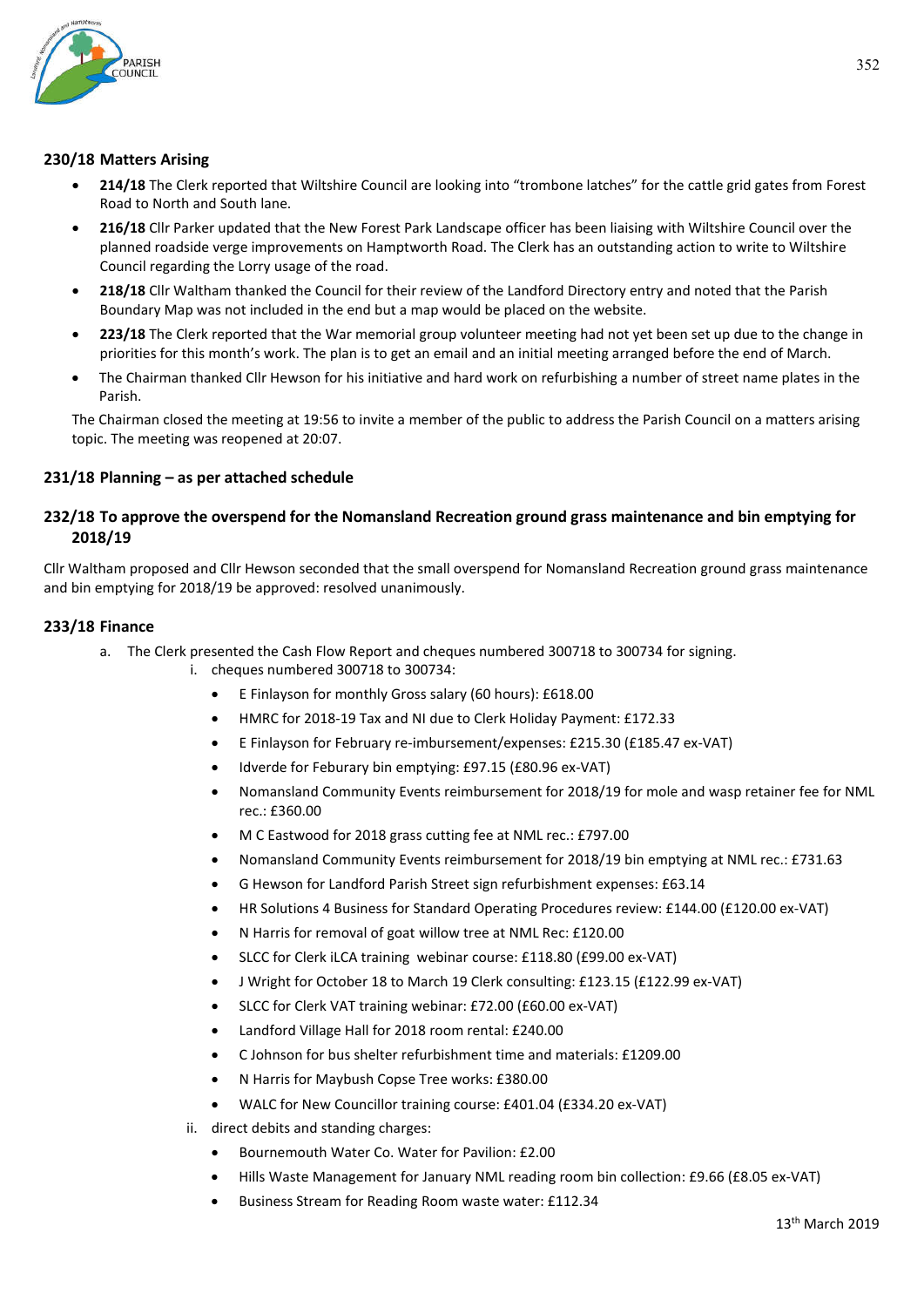

Cllr Waltham proposed and Cllr Bishop seconded that the Report be approved; also that all cheques be approved and signed: resolved unanimously.

b. The Budget Control Report was received.

## **234/18 Clerk's Report**

The Clerk wished to thank:

- The Parishioners, Visitors, Councillors, Wiltshire South Community Policing Team and Neighbourhood Watch representatives for organising, attending and helping set and tidy up the Parish meeting on 11th March 2019.
- The Parish Council Handyman, C. Johnston, for his work to date on the refurbishment of 5 wooden Bus shelters in the Parish.

## **235/18 To discuss and consider 2019-20 budget re-allocation for the renovation of the telephone box at Hamptworth (Comms group)**

Cllr Waltham proposed and Cllr Proctor seconded the proposal to leave the Telephone box in Hamptworth, refurbish it as a classic phone box with a book exchange and a budget re-allocation of £1000: resolved by majority.

A Parish Council Group comprising members of the public with Cllr Hewson as the project lead will be created and the project will be launched at the Annual Parish Meeting.

### **236/18 To discuss the missing Nomansland hamlet sign on Forest Road (NJB)**

Cllr Hewson agreed to speak with Wiltshire Highways to try and progress/resolve this issue. (**AI: Cllr Hewson**)

### **237/18 To discuss the recent update on the Partridge Hill Speed reduction on A36 (KPP)**

Cllr Parker proposed and Cllr Waltham seconded that a letter be sent to thank 2 parishioners for their hard work and perseverance to achieve the speed reduction agreement with Highways on Partridge Hill: resolved unanimously.

#### **238/18 To discuss and consider the request for Maybush Copse entrance information signs (KPP)**

Cllr Parker updated the Council on the request for Maybush copse entrance information signs. The Council discussed short and longer term solutions.

Cllr Parker proposed and Cllr Proctor seconded that laminated signs created by the Maybush Copse group be displayed at the entrances to Maybush Copse and that the wording and design would be submitted to the Parish Council for review prior to display: resolved unanimously.

#### **239/18 To update the Council on the application for combined Parish Bus shelter panel upgrade funding**

The Clerk updated the Parish Council on the multi-Parish plan to upgrade the missing Wiltshire Council Bus shelter panels with polycarbonate. This is a multi-Parish collaboration and was for a joint quotation and application for a CATG grant contribution via Southern Wiltshire Area Board (SWAB) for the works.

Cllr Waltham proposed and Cllr Bonney seconded that an application be made to the SWAB May meeting for the costs of the Landford Parish missing bus shelter panels: resolved by Majority.

#### **240/18 To discuss and consider the quote for an Insurance valuation for the Parish Buildings**

Cllr Waltham proposed and Cllr Proctor seconded that the Parish Building Assets fire Insurance valuation be carried out as per the quote considered: resolved unanimously.

The Clerk was asked to obtain quote to have the War Memorial reappraised.

#### **241/18 To consider the Nomansland Recreation ground toddler climbing frame net and slide swap quote**

The Clerk was asked to obtain an additional quote for this proposed work.

#### **242/18 To receive a report from Wiltshire Councillor (WC) Randall**

WC Randall commented that the local Southern Wiltshire Parishes are collaborating and working together on the recent crime increase. WC Randall noted that the crime increase could be addressed at both a Parish and Area Board level and added that this topic would be raised on Thursday 14<sup>th</sup> March 2019 SWAB meeting.